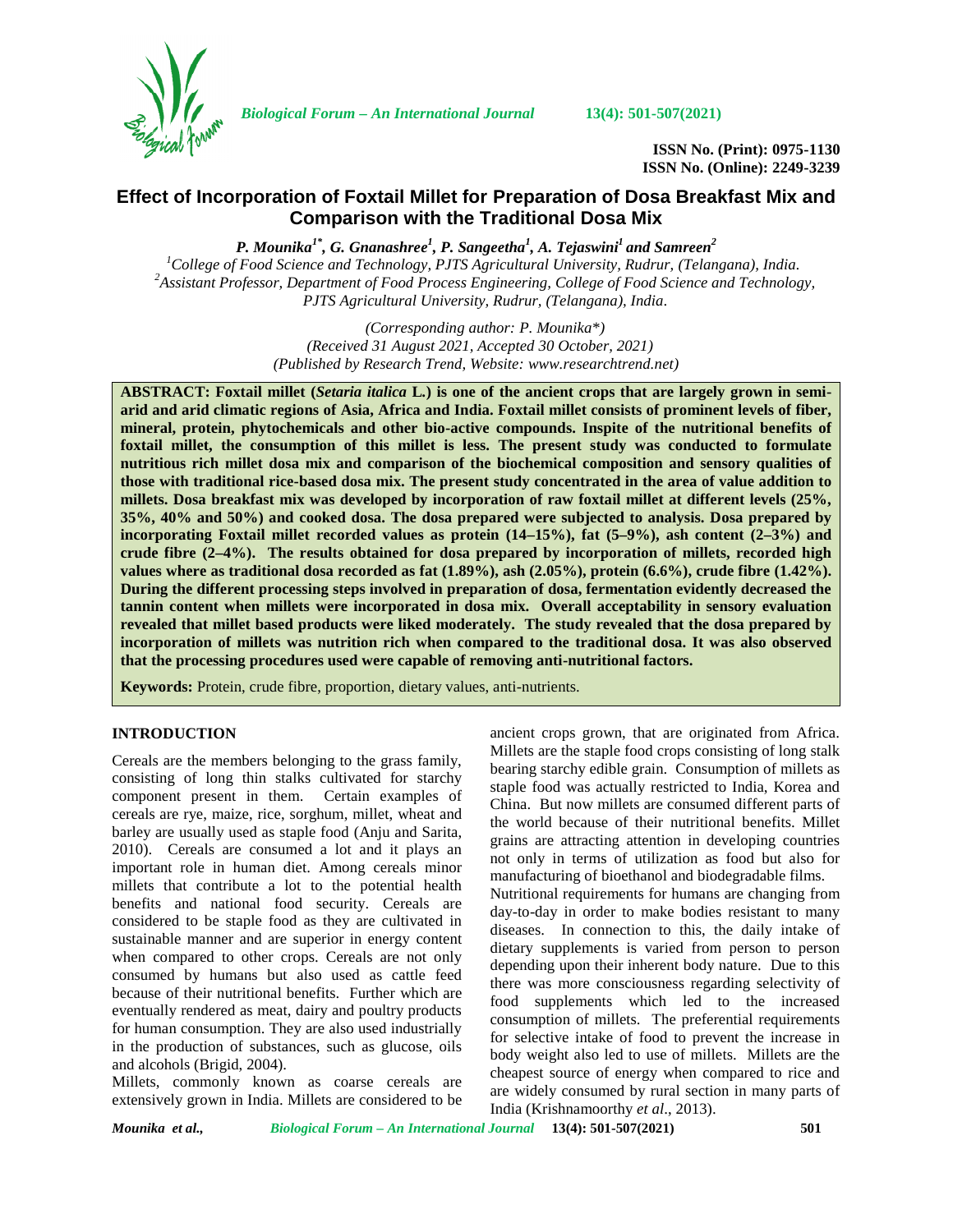In recent years, minor millets have turned to be the best source of nutrition and health. These minor millets constitute major portion of consumption today in many households that led to prevent the situation of food starvation. This also helped to meet the needs of increasing population growth. Though foxtail millet has better nutritional qualities when compared to other millets, as they are rich in minerals, vitamins, phytochemicals etc, the research conducted is meagre (Rachie, 1975).

Foxtail millet is cultivated in China and India, but is also produced on a smaller scale in South Korea, North Korea, Japan, Russia, Australia, France and the United States for human food, stock feed or industrial uses. Foxtail millet has some important characteristics such as high water use efficiency and drought resistance, tolerance to soil of low nutrient availability, strong adaptability and good yield stability (Lu *et al.,* 2015). It was once regarded as more important than rice, wheat and beans (Ketki *et al.,* 2017).

The foxtail millet is rich in protein, fat content and crude fibre. Also the foxtail millet is rich in B-complex vitamins like thiamine, minerals especially P, Ca and Fe, certain amino acids like methionine, threonine and is low in phytic acid which makes them staple crop when compared to rice (Chandra and Selvi, 2016, Gopalan *et al*., 2004; Chavan and Kadam, 1989).

Foxtail millet has large health benefits like efficient functioning of heart, curing dementia, increase in remembrance power, antioxidants, functioning of brain etc (Hemalatha *et al.,* 2016). Varied processing techniques were used for development of value added products like cakes, breads, extruded products, popped and flaked products, baby foods etc (Simango*, et al.* 1997).

India has a versatile culture heritage of traditional food. In the present days the traditional food is transformed with addition of nutritional aspects and made available to consumer on commercial scale. The traditional foods alone occupy large portion of meal as they are rich in vitamins, proteins, carbohydrates satisfying the nutritional requirements of human beings. Some of the conventional foods include Uttapam, Dosa, Naan, Litti Chokha, Kefir, Idli, Dokhla, Chole Bhature etc (Gopalan *et al.* 2004). Most of traditional delicacies preparation included the prominent step, fermentation. Fermentation is the process where the raw materials are subjected to microbial activity to produce required biochemical reactions leading to altering the quality of final food products. Fermented foods are rich in proteins and amino acids which make them always superior to the common cooked foods. Fermented foods have higher nutrition and digestibility. Fermentation process has always played the role in lowering the anti nutritional factors like tannin and phytic acid in the

food grains. Natural fermentation induces phytate hydrolysis through the action of microbial phytase enzymes originating from the micro flora on the surface of cereals and legumes, thereby reducing the phytate. Fermentation of a batter of cereal-pulse combination in the preparation of dosa enhanced the protein quality and the bioavailability of minerals (Tamang, 1998; Steinkraus, 1997). Conventional fermented foods prepared from different types of cereals are very common in various parts of the world. In South India, Dosa is consumed as breakfast which is a rice-based thin layered pancake from fermented batter of rice and lentils which are known as traditional fermented foods (Reddy and Salunkhe, 1980).

The cereals and pulses are consumed in traditionally fermented foods which are enriched by legumes. Legumes are high in proteins that can be used as supplement for amino acids that are deficient in cereals. Hence the fermented foods are predominant in nutrients. Value addition of fermented foods can be done by addition of millets which are high in minerals like potassium, iron, magnesium and phosphorus. But utilization of millets is limited because of the presence of anti – nutrients like phenols, tannins and enzyme inhibitors.

Keeping all this in view, an attempt has been made in this study to develop traditional breakfast product, dosa of nutritive value by incorporation of Foxtail millet. The present study has been proposed with the following objectives was to develop a process technology for preparation of Foxtail millet based breakfast mixes, to optimize the proportions of rice flour, black gram and foxtail millet, to compare the traditionally prepared and millet based products, to study the proximate and sensory characteristics of developed products.

## **MATERIAL AND METHODS**

The raw materials Foxtail millet (FM), rice, black gram etc were purchased from local market. They were cleaned, sorted and subsequent operations for preparation of dosa was performed. In the present study, preparation of dosa was performed by incorporation of Foxtail millet in the breakfast mix.

**Preparation of Breakfast mixes.** Breakfast mixes were developed by incorporation of Foxtail millet in the traditional recipes. The Foxtail millet was substituted at different levels as shown in Table 1.

**For Dosa mix**: Raw FM, Rice flour, Black gram Dosa breakfast mixes developed with addition of different levels of Foxtail millet were cooked. The prepared dosa were subjected to physicochemical analysis and sensory evaluation. The procedure for preparation of dosa was shown in Figs. 1 and 2.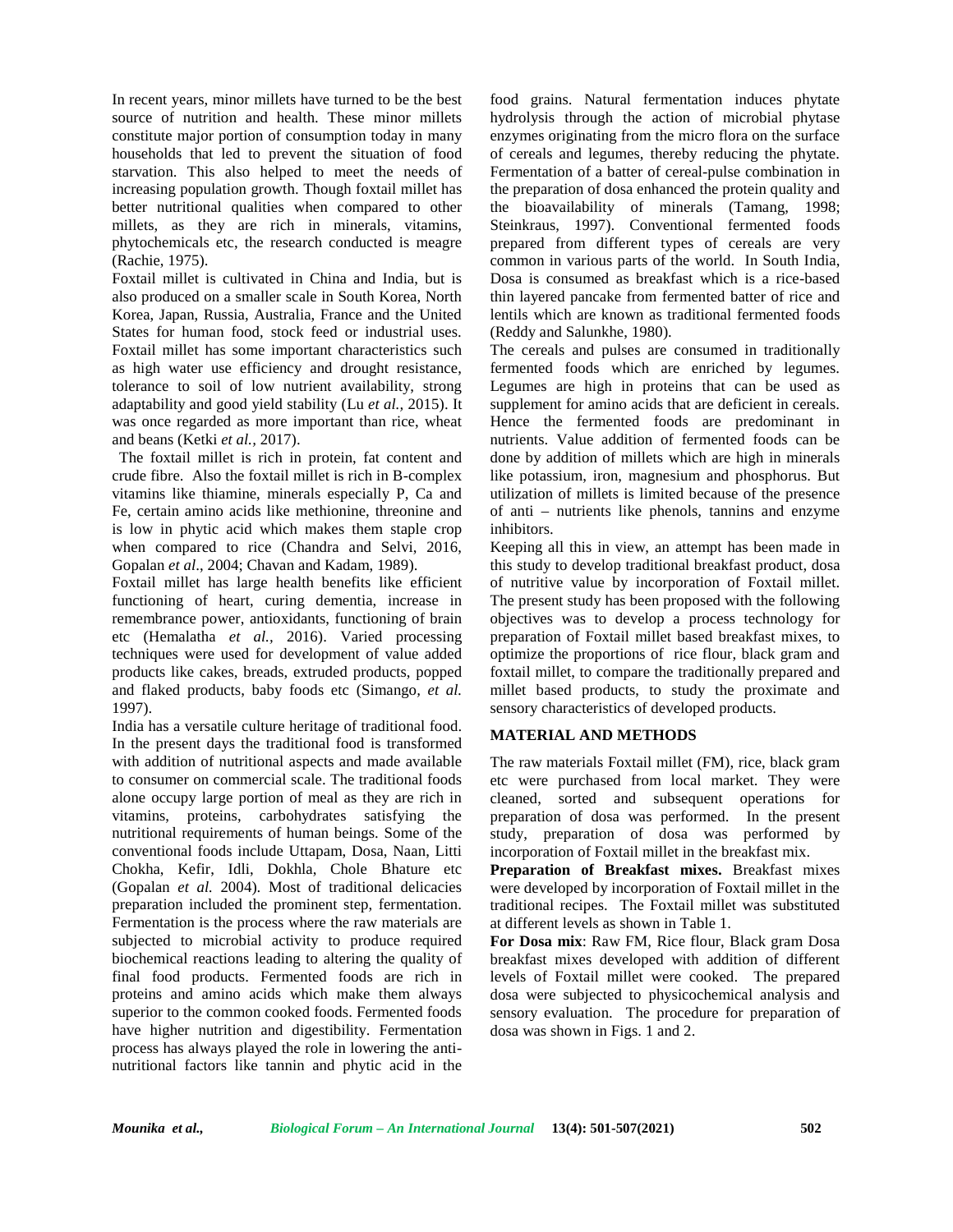| Table 1: Different treatments in preparation of FM based Dosa mix. |  |
|--------------------------------------------------------------------|--|
|--------------------------------------------------------------------|--|

|              | Ingredients used $(g)$ |                   |                       |             |                                                    |
|--------------|------------------------|-------------------|-----------------------|-------------|----------------------------------------------------|
| Product      | <b>Black gram</b>      | <b>Rice flour</b> | <b>Foxtail millet</b> | <b>Salt</b> | <b>Sodium Bicarbonate</b><br>(NaHCO <sub>3</sub> ) |
| Control Dosa | 25                     | 50                |                       |             |                                                    |
|              | 25                     | つく                |                       |             |                                                    |
|              |                        |                   | 50                    |             |                                                    |
|              | 50                     |                   | 25                    |             |                                                    |
|              |                        |                   | 50                    |             |                                                    |

**Methodology for preparation of traditional dosa**



**Fig. 1.** Flowchart for preparation of traditional dosa.

### **Methodology for preparation of millet based dosa**



**Fig. 2**. Flow chart for preparation of millet based dosa.

## **I. Determination of physicochemical analysis**

The following physicochemical analysis was conducted for dosa prepared with addition of different levels of Foxtail millet as shown in Table 1.

**1. Moisture content.** The moisture content of the dosa prepared with different treatments was analysed. Determination of moisture content was performed by the method of AOAC (1990).

Moisture content  $(\%)$  =

$$
\frac{(w_2-w_1)-(w_2-w_3)\times 100}{(w_2-w_1)}
$$

Where;

 $W_1$  = Initial weight of the empty petridish (g)

 $W_2$  = Weight of the petridish + sample before drying (g)  $W_3$  = Weight of the petridish + sample after drying (g)

**2. Protein content.** Protein content was analysed for the dosa prepared by incorporation of Foxtail millet and for the dosa prepared by traditional process. The protein content was determined by Lowry's method.

**3. Fat content.** Fat content was evaluated for the dosa prepared with different levels of treatments. The fat content of dosa prepared with different treatments was evaluated using the method of AOAC (1990).

*Mounika et al., Biological Forum – An International Journal* **13(4): 501-507(2021) 503**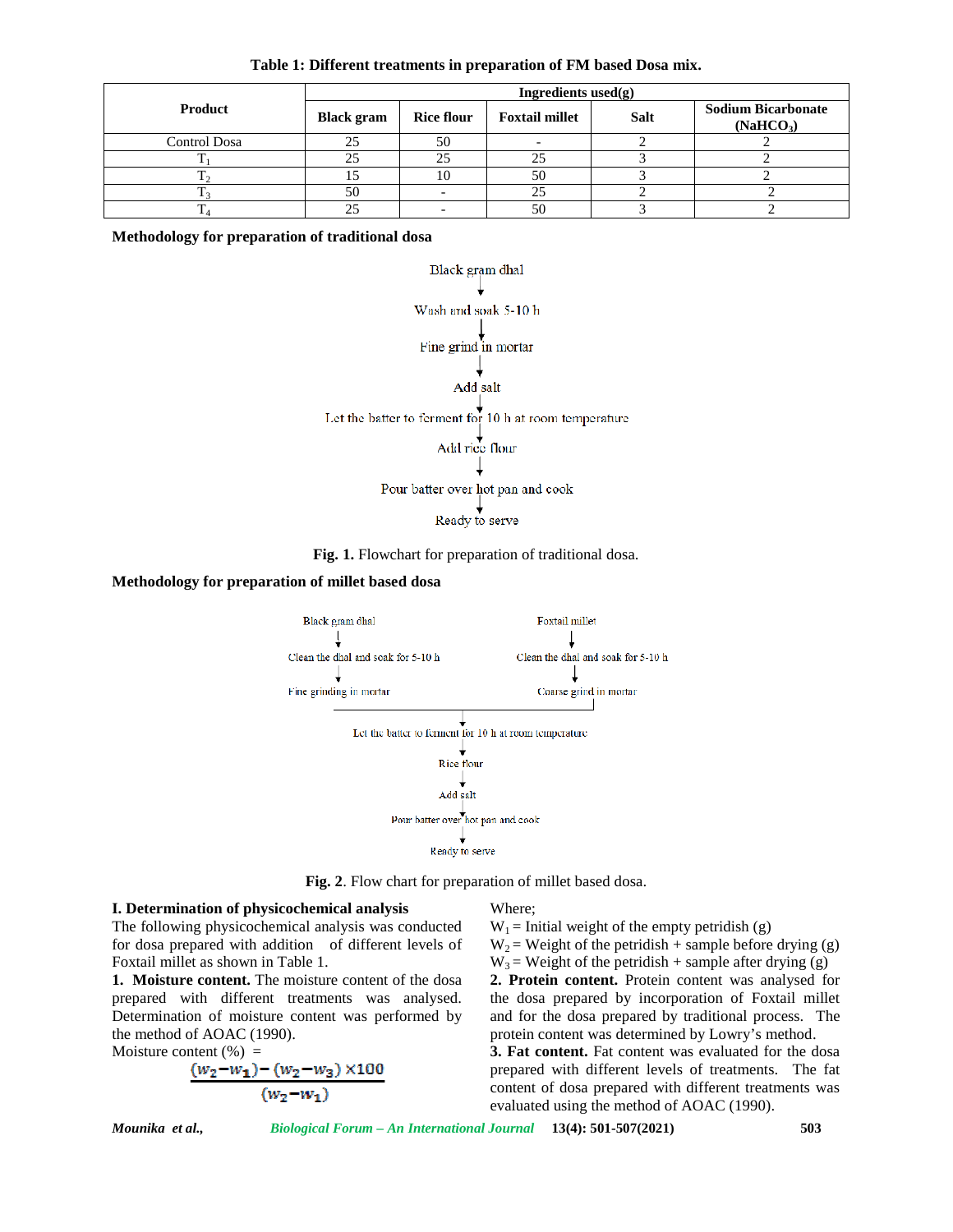# Fat content =<br>Weight of ether extract  $(g) \times 100$

## Weight of the sample  $(g)$

## **4. Crude fibre**

Crude fibre was analysed for the dosa prepared by incorporation of Foxtail millet and for the dosa prepared by traditional process. The crude fibre was determined using the procedure of AOAC (1990).

Crude fibre =

## $(100 - (moisture + fat))xA x 100$

Where;  $W_1$  = Weight of the dosa sample

 $V_1 = \text{Weight of the closed sample}$ <br>
W<sub>1</sub> = Weight of the dosa sample<br>
W<sub>2</sub> = Weight of the crucible + dosa sample<br>
eating at 600°C before heating at 600°C

 $W_3$  = Weight of the crucible + dosa sample after heating at 600°C

 $W_2-W_3 = A = Weight of Crude fibre$ 

**5. Ash content.** The ash content of the dosa prepared with different treatments was analysed. Determination of ash content was performed by the method of AOAC (1990).

Weight of the dosa sample taken =  $W_2 - W_1$  g

Weight of the ash obtained after process =  $W_3 - W_1$  g. Ash content  $=$ 

> Weight of  $Ash \times 100$ Weight of sample or  $\frac{(w_3 - w_1) \times 100}{(w_2 - w_1)}$

**II. Sensory evaluation.** Sensory evaluation of the different samples of dosa prepared was conducted with ten untrained panel members selected from the students of CFST, Rudrur. A score card was prepared and handed over to the panellists keeping in view the sensory quality attributes like colour, texture, taste, flavor and overall acceptability. Scores were assigned to each sensory attribute according to nine point Hedonic scale.

## **RESULTS AND DISCUSSION**

In the present study, dosa breakfast mixes were developed by substitution of Foxtail millet at different levels including with black gram and rice flour. The products prepared were subjected to physicochemical analysis and sensory evaluation. The results obtained from the analysis were explained.

## *A. Physicochemical Analysis of Dosa Prepared with Different Treatments*

**1. Changes in moisture content of dosa.** Analysis of moisture content of different samples of dosa incorporated with foxtail millet and traditional dosa sample was performed (Fig. 3). It was revealed that moisture content of control was high when compared with the other treatments. The moisture content of the samples consisting of rice flour i.e.,  $T_1$  and  $T_2$ decreased. Similarly, the samples with no addition of rice flour i.e.,  $T_3$  and  $T_4$  also decreased. But there was increase in moisture content values in treatments  $T_2$  and T3. Among the treatments the high moisture content observed for  $T_1$  i.e. 26.71% and low moisture content observed for  $T_2$  i.e. 25.1%. Slight change in moisture content was observed for treatments  $T_2$  and  $T_4$  i.e. 25.1% and 25.12%, respectively.



**Fig. 3.** Variation of moisture content upon different treatments in Dosa.

Moisture content of control sample was observed high when compared with the treatment because black gram and rice flour having high moisture content than foxtail millet. The moisture content of  $T_1$  was high as black gram and foxtail millet were in equal proportion. Slight variation was found between  $T_2$  and  $T_4$  because the foxtail millet content was decreased and black gram content was increased among the treatments. The obtained were in accordance with Krishnamoorthy *et al*. (2013) for Dosa prepared from Foxtail Millet Dosa mixes. Suman *et al.* (2015) quoted the results of comparision of moisture contents of foxtail millet and rice which represented that foxtail millet had lower moisture content than rice. This explains the decrease in moisture content of dosa prepared by incorporation of foxtail millet. Suman *et al.* (2015) also revealed the similar results.

**2. Changes in fat content of dosa.** The fat content of control was found low when compared with the treatments (Fig. 4). The fat content consisting of rice flour i.e.,  $T_1$  and  $T_2$  was increased. Similarly, the samples with no addition of rice flour i.e.,  $T_3$  and  $T_4$ also increased. However, the fat content decreased for the treatments,  $T_2$  and  $T_3$ . Among all the treatments the highest fat content was observed for  $T_4$  i.e. 8.5 % and lowest fat content was observed for control sample i.e. 1.89 %. Slight change in fat content for  $T_2$  and  $T_4$  i.e. 8.12 % and 8.5 %, respectively.

The fat content of control was observed low when compared with the treatment because black gram and rice flour having low fat content than foxtail millet. The fat content of treatment  $T_1$  was also low because the black gram and foxtail millet were in equal proportion. Slight variation was found among  $T_2$  and  $T_4$  treatments because the foxtail millet content was decreased and black gram content was increased among the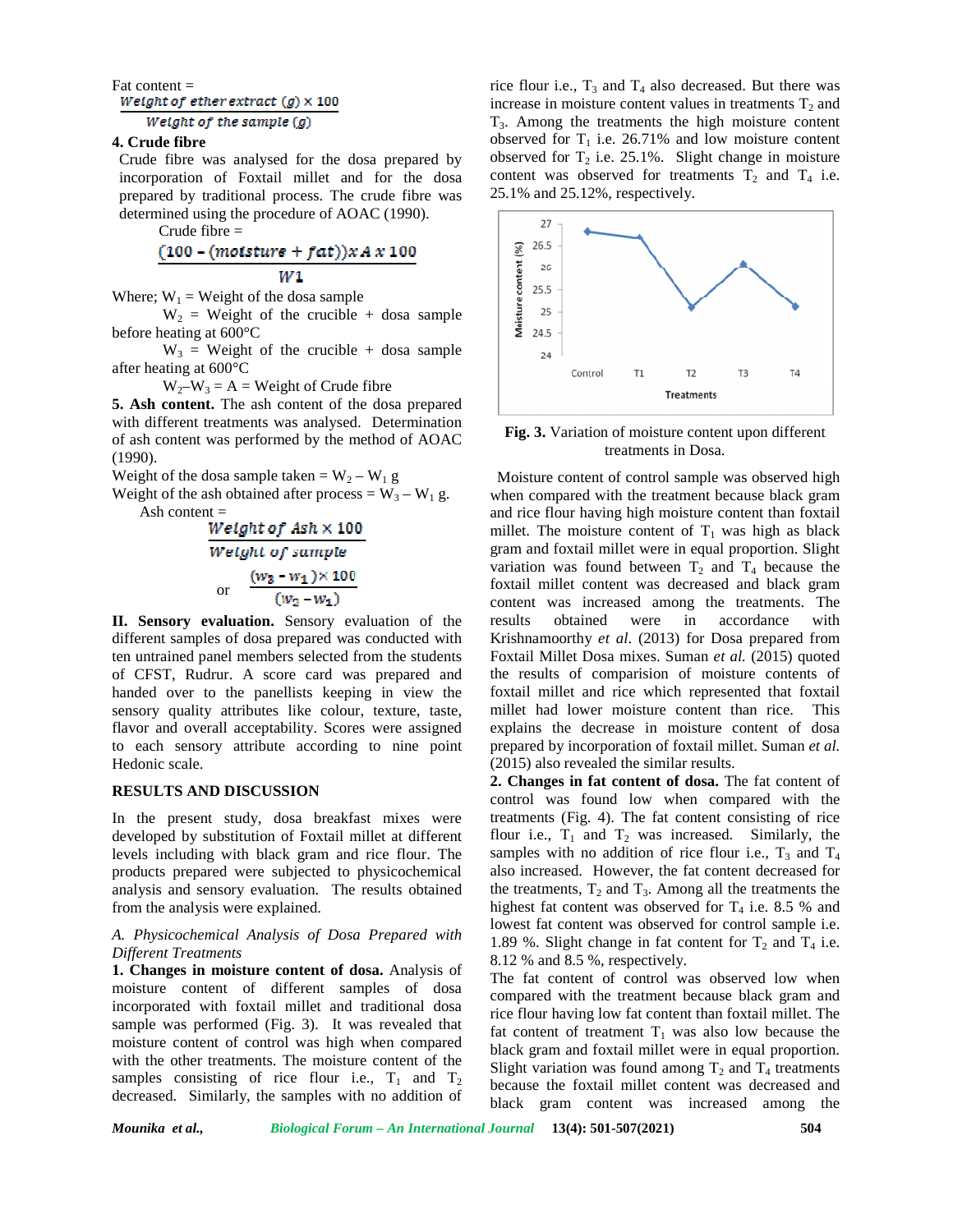treatments. Krishnamoorthy *et al*. (2013) reported similar results for dosa prepared from foxtail millet dosa mixes. Suman *et al.,* (2015) also revealed that the different products formulated with foxtail and barnyard millet were higher in fat content than the rice products.



**Fig. 4.** Variation of fat content upon different treatments in dosa.

**3. Changes in ash content of dosa.** The ash content of different samples was analyzed and represented as shown in Fig. 5. It was observed that ash content increased in all samples except  $T_3$ . The ash content of control sample was found lowest when compared with all the other treatments. Among the treatments the highest ash content was observed for  $T_4$  i.e. 2.7 %. Slight change in ash content was recorded for treatments,  $T_2$  and  $T_4$  i.e. 2.5 % and 2.7 %, respectively. It was observed that ash content generally increased for treatments,  $T_1$  and  $T_2$ . Similarly it was also observed for treatments,  $T_3$  and  $T_4$  (Fig. 5).



**Fig. 5.** Variation of ash content upon different treatments in dosa.

The ash content was observed to be low for control sample when compared with the other treatments because black gram and rice flour have low ash content than foxtail millet. The ash content of treatment  $T_1$  was also low among the treatments as black gram and foxtail millet were in equal proportion. Slight variation between treatments,  $T_2$  and  $T_4$  was observed because of the difference in proportions of foxtail millet and black gram contents. The results obtained were in accordance with Krishnamoorthy *et al*. (2013) for Dosa prepared from Foxtail Millet Dosa mixes. Ketki *et al.* (2017) revealed that in preparation of upma mix with incorporation of foxtail millet semolina, the ash content increased as the foxtail millet content increased.

**4. Changes in protein content of dosa.** The protein content of control sample was observed lowest when compared with the all the treatments. The moisture content of the samples consisting of rice flour i.e.,  $T_1$ and  $T_2$  decreased. Similarly, the samples with no addition of rice flour i.e.,  $T_3$  and  $T_4$  also decreased. The protein content was increased for the treatments,  $T_2$  to T<sup>3</sup> because foxtail millet content was decreased. Among the treatments the high protein content observed for  $T_3$ i.e. 15.5 % and the second lowest protein content was observed for  $T_2$  i.e. 14.1 % (Fig. 6).



**Fig. 6.** Variation of protein content upon different treatments in dosa.

Protein content of control sample was observed lowest when compared with the other treatments because black gram and rice flour have low protein content than foxtail millet. The protein content of  $T_3$  was high among the treatments as the ratio of black gram and foxtail millet were 2:1. Similar results were also recorded by Krishnamoorthy *et al*. (2013) for dosa prepared from Foxtail Millet dosa mixes. Anju and Sarita, (2010) revealed that products that are prepared from foxtail millet had more protein compared to wheat flour.

**5. Changes in crude fibre content of dosa.** The crude fibre content of different samples was analyzed and represented as shown in Fig. 7. The crude fibre content of control sample was observed to be low when compared with the other treatments. The crude fibre content increased for all the treatments except for the treatment,  $T_3$ . Among the treatments the highest crude fibre content was observed for  $T_4$  i.e. 3.85 % and lowest crude fibre content was observed for control as i.e. 1.42 %.The crude fibre content of control was observed low when compared with the other treatments because black gram and rice flour have low crude fibre

*Mounika et al., Biological Forum – An International Journal* **13(4): 501-507(2021) 505**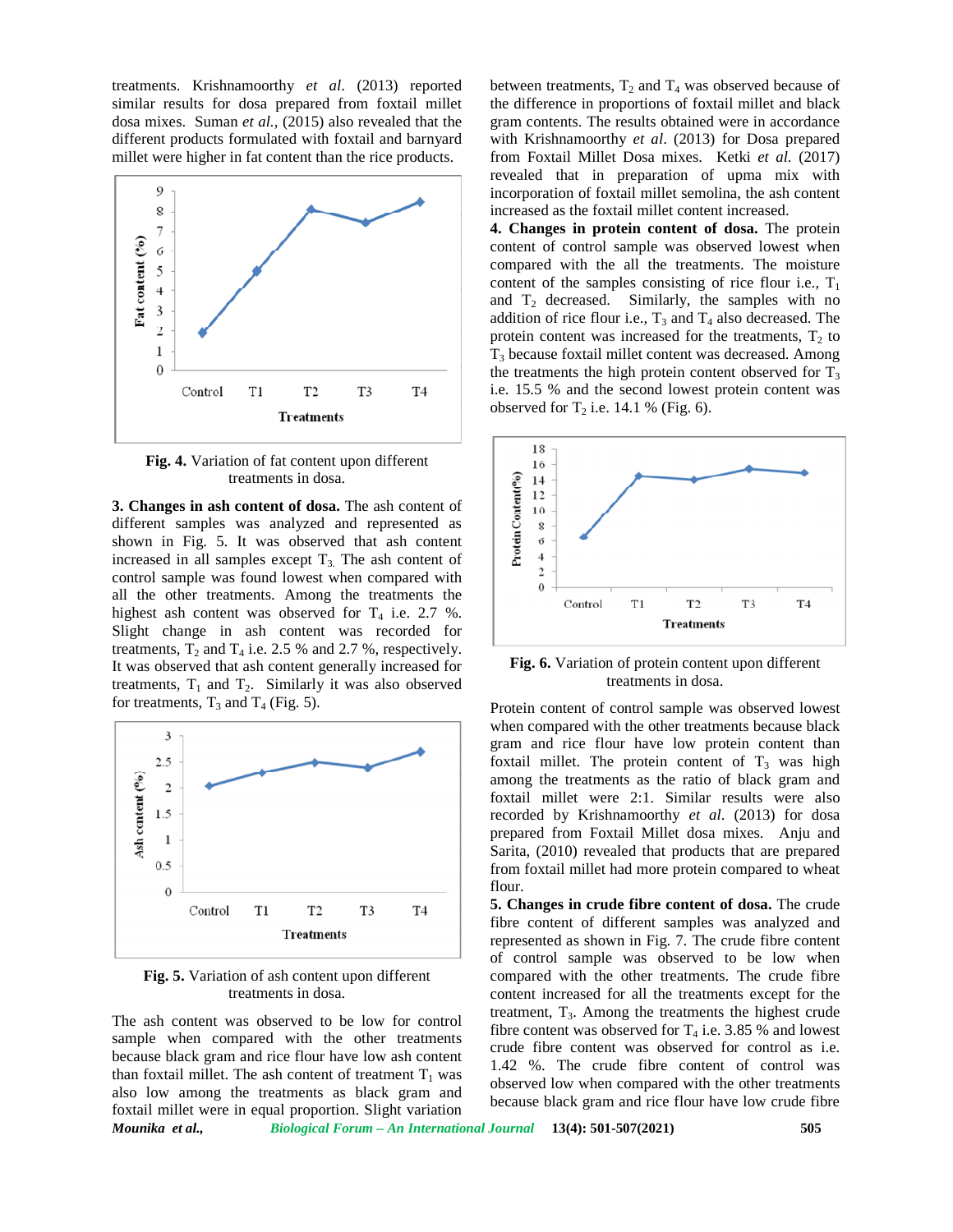content than foxtail millet. The crude fibre content was also low for treatment,  $T_1$  as the foxtail millet content was low when compared to  $T_2$ .



**Fig. 7.** Variation of crude fibre content upon different treatments in dosa.

The results obtained were in accordance with Krishnamoorthy *et al*. (2013) for Dosa prepared from Foxtail Millet Dosa mixes. Anju and Sarita, (2010) revealed that products that are prepared from foxtail millet had more crude fibre compared to wheat flour. Ketki *et al.* (2017) revealed the results in contray that the crude fibre content decreased with the increase in foxtail millet content.

## **II. Sensory Evaluation of Different Treatments of Dosa**

It was evident that control sample dosa scored significantly higher than the dosa prepared by incorporation of foxtail millet in all attributes except texture. The texture was recorded high for  $T_1$  foxtail millet Dosa whereas taste was same for control and treatment,  $T_1$  (Fig. 8). The overall acceptability was recorded highest for the control sample i.e., 8.3. Among all the treatments, as the FM content increased the bitterness increased, so the taste was high for  $T_1$  and control samples of 8.5.

Texture of Dosa prepared by using foxtail millet especially treatment,  $T_1$  was of similar quality and most accepted as that of control Dosa, that is prepared from rice flour. The reason for the texture of both control and  $T_1$  samples to be reasonably good, might be because of the similar swelling power of foxtail millet starch and rice starch. This might be reason for good mouth feel in terms of texture.



**Fig. 8.** Sensory evaluation of different treatments of dosa.

## **CONCLUSION**

In the present study, the dosa breakfast mix was developed by incorporation of raw foxtail millet at different levels (25%, 35%, 40% and 50%). All the formulated mixes were used in the preparation of dosa, cooked and subjected to physicochemical and sensory analysis. The different physicochemical analysis included the moisture, fat, ash, crude fibre and protein contents. The samples were also subjected to sensory evaluation to untrained panel based on the nine point Hedonic scale. It can be concluded that the foxtail millet can be readily used for formulation of breakfast mixes. The moisture content of traditional Dosa was high when compared to millet based dosa about 1.08%. The ash and fat contents of millet based dosa were high when compared to traditional dosa about 2.5 % and 8.5 %, respectively. Sensory evaluation indicated that the 25g foxtail millet dosa had colour scores as 8. The texture, taste, flavours and overall acceptability was more for 25g followed by 50g foxtail millet dosa treatments. Consumption of these nutrition rich diet not only increases the immunity of humans but also increases the production of these millets. This could increase the sustainability in food security. The future work can be carried on different combinations of millets and levels of millets for increased nutrient availability to consumers.

**Acknowledgement.** Authors would like to extend gratitude towards Professor Jayashankar Telangana state Agricultural University and College of Food Science and Technology,